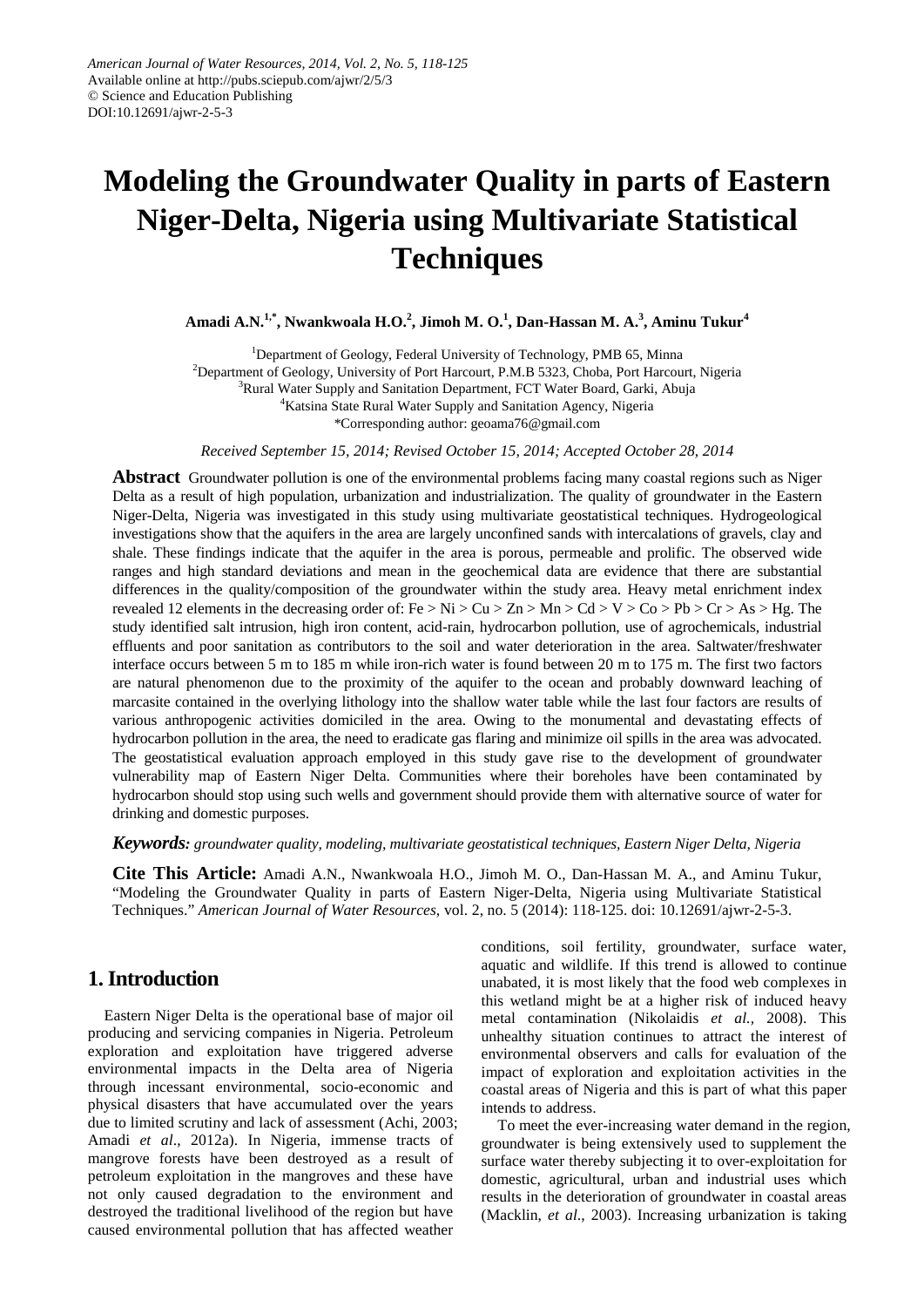place along the coastlines of the Niger Delta and causing increased use of groundwater and it has a large impact on the quality and quantity of groundwater system in the area. In many countries around the world, including Nigeria, groundwater supplies may have become contaminated through various human activities, which have impact on the health and economic status of the people. The discharge of untreated waste water, soakaway, pit-latrine as well as agricultural water runoff from farms can all lead to the deterioration and contamination of groundwater in coastal aquifers via infiltration through the overlying formation (Adams *et al*., 2008).

### **1.1. Statement of the Problems**

<span id="page-1-0"></span>The impact of hydrocarbon pollution in terms of gas flaring and oil spillage on the environment and health of host communities in Niger Delta, Nigeria is of great concern. The upsurge in human activities due to the presence of oil companies in the area and the propensity of contaminant infiltrating through the porous and permeable formation into the shallow groundwater table has necessitated the study, which intended to provide useful baseline information and geo-reference point on the degree of groundwater contamination in the area resulting from anthropogenic activities in the area.

#### **1.2. Aims of the Research**

The study seeks to provide baseline information on the suitability of groundwater in Eastern Niger Delta for domestic and other purposes using applied and multivariate geostatistical approach.

#### **1.3. Study Area Description**

The study area lies within the eastern Niger Delta region of Nigeria between latitude  $4^{\circ}40^{\text{I}}$ N and  $5^{\circ}40^{\text{I}}$ N and longitude  $6^{\circ}50^{\text{I}}E$  and  $7^{\circ}50^{\text{I}}E$  [\(Figure 1\)](#page-1-0). It covers parts of Port-Harcourt, Aba and Owerri [\(Figure 1\)](#page-1-0).



**Figure 1.** Map of Niger Delta showing the study area

<span id="page-1-1"></span>

**Figure 2.** Geological map of Niger Delta, Nigeria (Modified from Weber and Daukoru, 1976)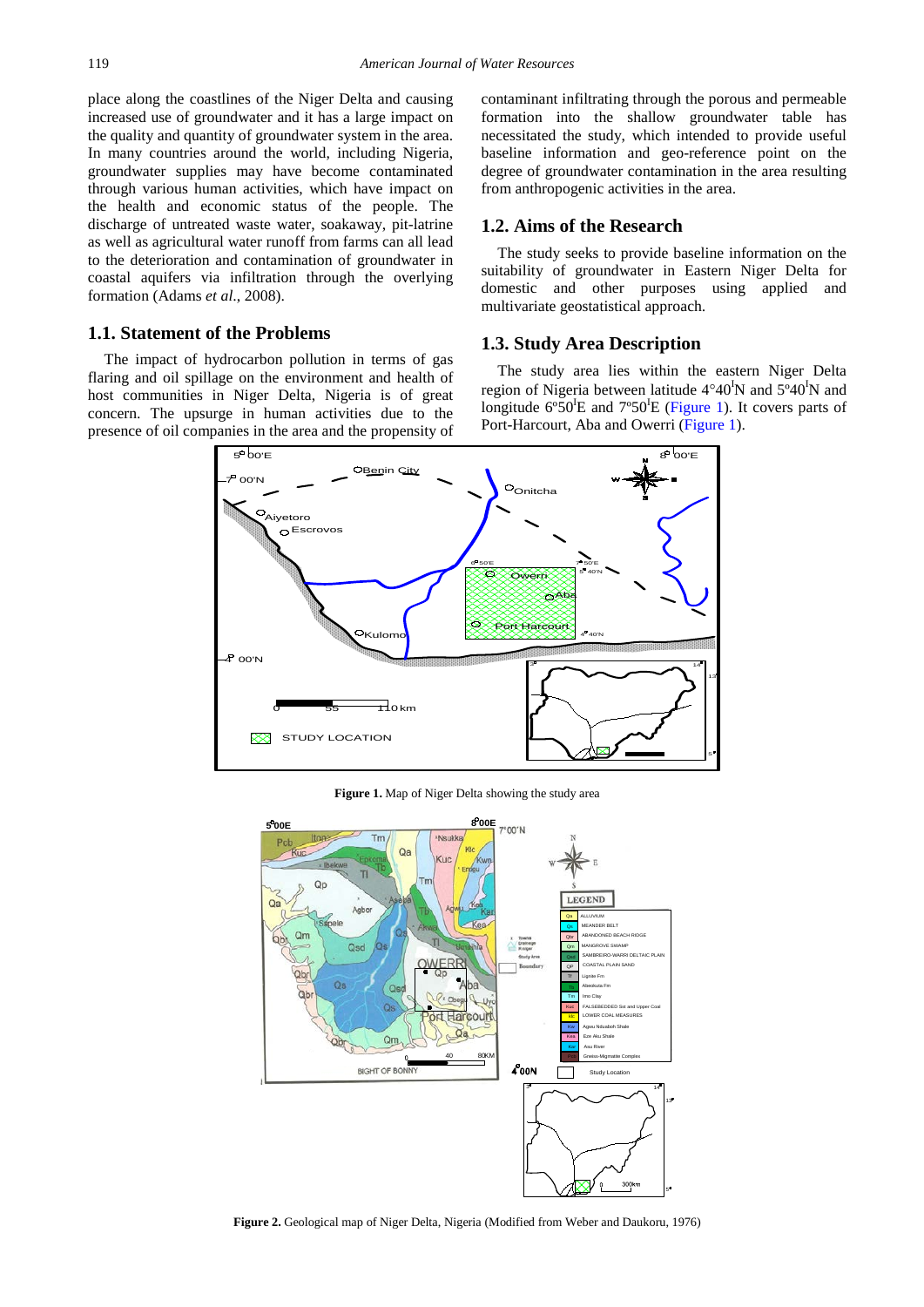#### **1.4. Geology and Hydrogeology of the Area**

The study area (Port-Harcourt, Aba, Owerri and environs) is underlain by Pliocene-Pleistocene Benin Formation [\(Figure 2\)](#page-1-1) belonging to the Coastal Plain-sand. The type locality of the formation is in Port-Harcourt, Aba and Owerri where the formation overlies the older Ogwashi-Asaba Formation (Ezeigbo and Aneke, 1993). The formation outcrops sometimes in both surface (outcrop) and subsurface in mode of occurrence.

#### **1.5. Fieldwork**

A total of 140 groundwater samples were collected between January, 2009 and November, 2011 using two sets of polyethylene bottles of one liter capacity, for cation and anion analysis and labeled accordingly. The boreholes were allowed to flow for about 2 minutes before the water is collected, and containers were thoroughly washed and rinsed with the water to be collected into them. Samples for the determination of cations were stabilized with a drop of dilute hydrochloric acid on collection. All the samples were preserved by refrigeration and analyzed within 24 hours of collection. The analyses were carried out in accordance with APHA (1998) standard. A variety of techniques including x-ray fluorescence (XRF), neutron activation analysis (NAA), inductively coupled plasmaatomic emission spectrometry (ICP-AES), atomic absorption spectrometry (AAS) and graphite furnace atomic absorption spectrometry (GFAAS) have been used for evaluating the heavy metal concentration. The physical parameters pH and conductivity were determined on the field using a calibrated pH meter and conductivity meter respectively. The microbial analysis was done using carried out using the filter membrane method and presumptive count and each sample was incubated for at least 24 hours

#### **1.6. Geostatistical Analysis**

The factor analysis (FA) and principal component analysis (PCA) have emerged as a useful tool for better understanding of the relationship among variables and for revealing groups (or clusters) that are mutually correlated within a data body . The correlation pattern between the different physical, chemical and bacteriological properties and the sampling sites were evaluated using factor/principal analysis. As could be seen in [Table 1,](#page-4-0) factors explaining variance percentage lower than 6.08 percent have been rejected, aiming at interpreting the significance of the factors in an easier way. FA/PCA (raw matrix rotated) on the same standardized data were used with eigenvalues higher than one to generate six varifactors, accounting for 90.70 percent of the total variance.

**Factor-1** has the highest loading of 29.16% and the contributors include conductivity, total dissolved solid (TDS), electrical conductivity (EC), chloride, calcium, magnesium, total hardness (TH), sodium and salinity. These factors can be associated with the seawater intrusion which leached into the aquifer system, increases the concentrations of these ions by its percolation and longer residence time. High tides and uncontrolled groundwater abstraction are the main factors that induce the infiltration of saltwater into the aquiferous zone.

**Factor-2** explains 20.43% and includes pH, silica, bicarbonate, chloride, iron, potassium, sulphate and total suspended solid (TSS). The TSS may be as a result of the partial dissolution of these ions (bicarbonate, chloride, iron, silica, potassium and sulphate) in the water either through natural means such as chemical weathering in the course of groundwater movement or anthropogenic interference and the processes are enhanced by a low pH condition. The iron content in the marcasite from the underlying shale and coal horizon of the Ogwashi-Asaba Formation is mobilized and leach into the shallow water table due to the porous and permeable nature of the aquiferous layer. Excessive iron in the body does not present any health hazard, only the turbidity, taste and appearance of the drinking water will usually be affected.

**Factor-3** has a high loading for temperature, biochemical oxygen demand (BOD), chemical oxygen demand (COD), E.coli, phosphate, nitrate and total coliform (TC) and it accounts for 15.14% of the total variance [\(Table 2\)](#page-5-0). These may be attributed to urban groundwater pollution arising from faecal contamination (E.coli and TC), fertilizer application (nitrate and phosphate), oil spillage (BOD and COD) and gas flaring (temperature). The rate of dissolution of BOD, COD, E.coli, TC, phosphate and nitrate are temperature dependent. The poor sanitary situation in the area is responsible for the high E.coli and total coliform content in the water, as majority of the pit-latrine and soakaway in the area are unlined and poorly sited. During pumping of the well, water is discharged and the recharging water may be accompanied by plume from the nearby toilet system.

**Factor-4** accounts for 11.61% of the total variance [\(Table 2\)](#page-5-0) with copper, fluoride, iron, manganese and zinc as the contributing factor. They are used in electroplating, alloys, roofing, cooking utensils, coins and paint manufacture. Their enrichment in the groundwater may be related to the various activities taking place in the area as well as decomposition and leaching of materials that contain these metals. It could also arise from the impacts of oil spills, gas flaring and decomposition of drilling wastes. Iron could also come from leaching of the thick lateritic overburden via chemical weathering.

**Factor-5** has a moderate loading of 8.28% of the total variance [\(Table 1\)](#page-4-0) and is attributed to cadmium, chromium, copper and nickel. These metals are raw material used in making alloys, batteries, electronics, plastics, glass and electrical wiring. When these products are damaged, they are discarded and during decomposition processes, these metals are leached away and they may finally come in contact with the aquifer system. They may also be attributed to oil spills and gas flaring activities taking place in the area as well as through indiscriminately dumped drilling wastes in the area.

**Factor-6** has the lowest loading of 6.08% with arsenic, cobalt, lead and mercury. These metals are carcinogenic at low concentration (Aboud and Nandini, 2009) and their presence may be due to the discharge of industrial effluent from the industries domiciled in the area as well as gas flaring and oil spill activities in the area.

It is worthy of note that the masking (shielding) effect of chemically similar elements such as  $(Na^{+} + K^{+})$  and  $(HCO<sub>3</sub> + CO<sub>3</sub>)$  as obtained in Piper diagram [\(Figure 3\)](#page-3-0) and Durov diagram [\(Figure 4\)](#page-3-1) has been avoided by the use of these geostatistical techniques such as principal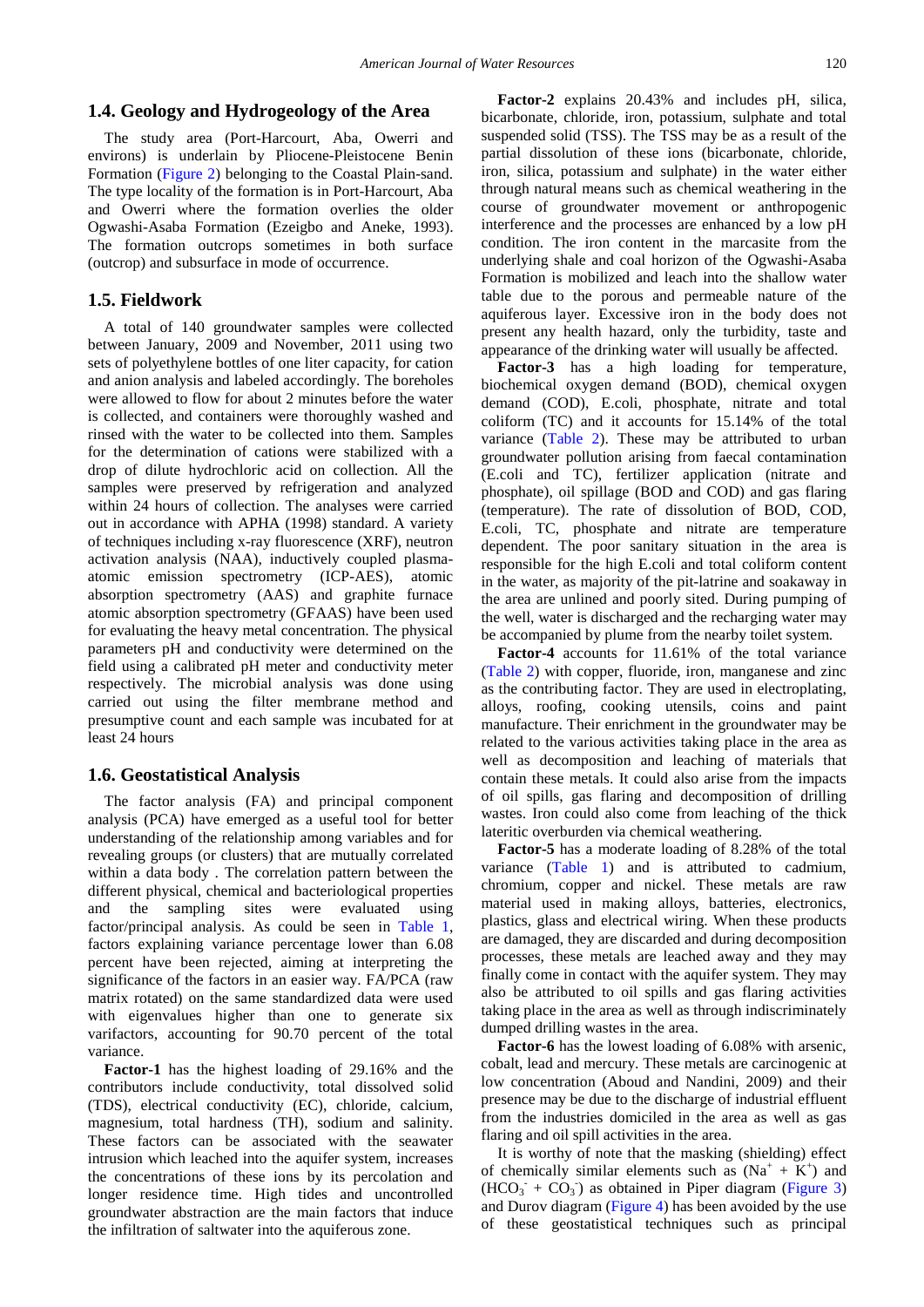component analysis, factor analysis, water quality index and metal pollution index applied in the present study. Furthermore, physical, bacteriological parameters and heavy metals parameters that are not used in hydrochemical facies classification as in Piper, Durov, Stiff and Schoeller diagrams are now used in the geostatistical techniques thereby giving it a detailed, comprehensive and precise reflection of the concentration/contribution of each parameter in the groundwater pollution.

<span id="page-3-0"></span>

**Figure 3.** Piper diagram of Groundwater in the study area

<span id="page-3-1"></span>

**Figure 4.** Durov diagram of Groundwater in the study area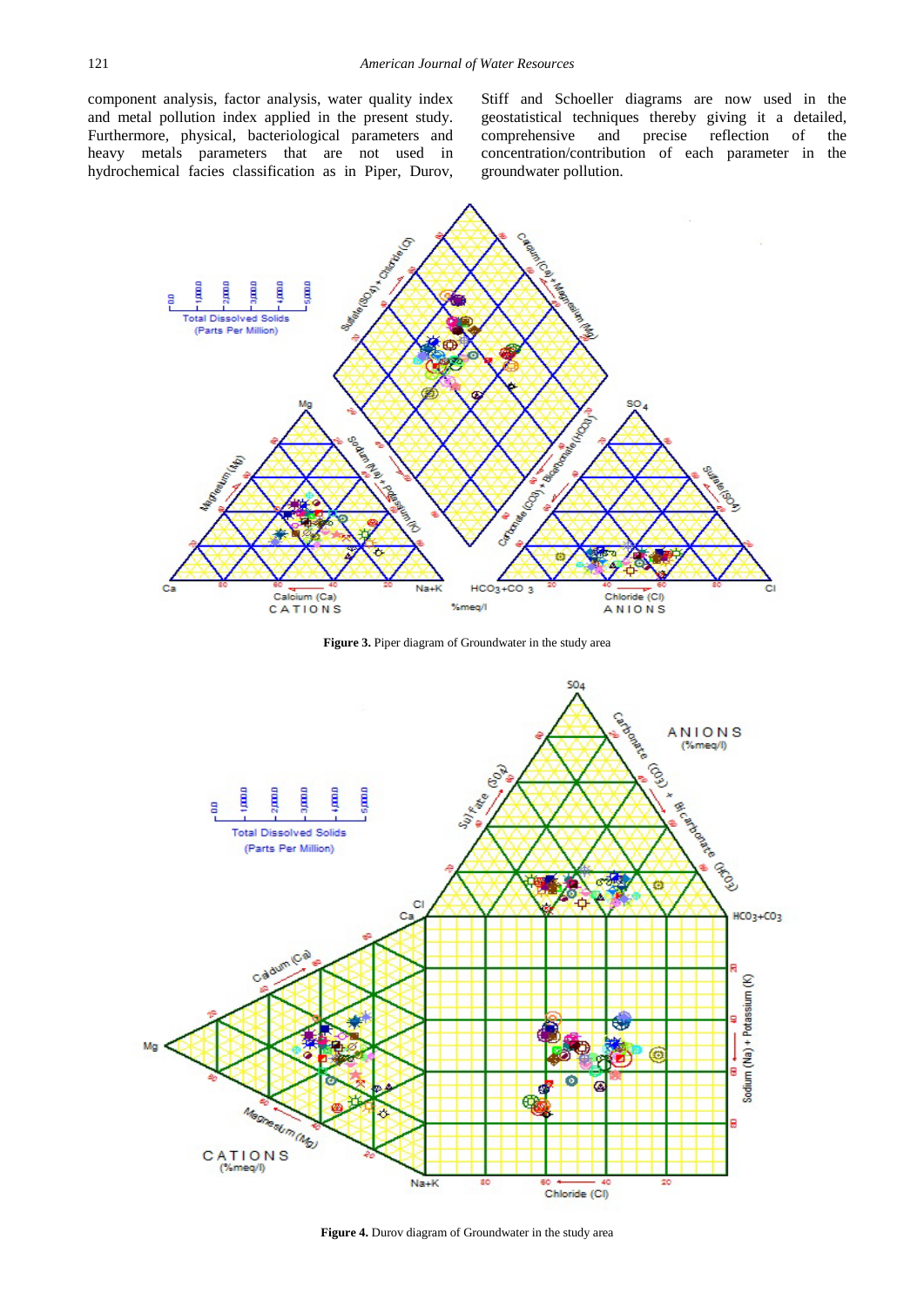|  |  |  |  | Table 1. Factor Analysis of Groundwater in the Coastal Plain-sand of Eastern Niger Delta |  |
|--|--|--|--|------------------------------------------------------------------------------------------|--|
|--|--|--|--|------------------------------------------------------------------------------------------|--|

<span id="page-4-0"></span>

| Parameters           | Factor 1 | Factor 2 | Factor 3 | Factor 4 | Factor 5 | Factor 6 |
|----------------------|----------|----------|----------|----------|----------|----------|
| Arsenic              | 0.345    | 0.325    | 0.211    | 0.080    | 0.258    | 0.581    |
| <b>BOD</b>           | 0.123    | 0.234    | 0.680    | 0.406    | 0.321    | 0.231    |
| Bicarbonate          | 0.086    | 0.605    | 0.234    | 0.278    | 0.205    | 0.245    |
| Cadmium              | 0.231    | 0.121    | 0.023    | 0.298    | 0.623    | 0.329    |
| Calcium              | 0.789    | 0.458    | 0.219    | 0.308    | 0.067    | 0.244    |
| Cobalt               | 0.141    | 0.010    | 0.377    | 0.074    | 0.148    | 0.511    |
| Chloride             | 0.985    | 0.723    | 0.241    | 0.329    | 0.401    | 0.310    |
| Chromium             | 0.235    | 0.333    | 0.219    | 0.102    | 0.644    | 0.090    |
| $\rm{COD}$           | 0.317    | 0.283    | 0.508    | 0.321    | 0.157    | 0.049    |
| Copper               | 0.215    | 0.104    | 0.210    | 0.765    | 0.593    | 0.301    |
| E.Cond. $(\mu s/cm)$ | 0.843    | 0.187    | 0.091    | 0.207    | 0.412    | 0.214    |
| E.Coli (cfu/100ml)   | 0.156    | 0.309    | 0.792    | 0.214    | 0.321    | 0.109    |
| Fluoride             | 0.200    | 0.098    | 0.190    | 0.526    | 0.239    | 0.198    |
| T. Hardness          | 0.890    | 0.120    | 0.234    | 0.245    | 0.234    | 0.206    |
| Iron                 | 0.128    | 0.844    | 0.118    | 0.648    | 0.276    | 0.234    |
| Lead                 | 0.321    | 0.232    | 0.380    | 0.124    | 0.178    | 0.598    |
| Mercury              | 0.139    | 0.081    | 0.212    | 0.005    | 0.080    | 0.506    |
| Magnesium            | 0.612    | 0.219    | 0.204    | 0.112    | 0.198    | 0.256    |
| Manganese            | 0.097    | 0.125    | 0.102    | 0.688    | 0.027    | 0.294    |
| Nickel               | 0.129    | 0.183    | 0.310    | 0.129    | 0.623    | 0.023    |
| Nitrate              | 0.218    | 0.390    | 0.588    | 0.213    | 0.069    | 0.216    |
| pH                   | 0.393    | 0.768    | 0.342    | 0.147    | 0.216    | 0.143    |
| Phosphate            | 0.107    | 0.352    | 0.701    | 0.218    | 0.231    | 0.389    |
| Potassium            | 0.315    | 0.576    | 0.215    | 0.109    | 0.068    | 0.291    |
| Salinity             | 0.955    | 0.266    | 0.012    | 0.234    | 0.219    | 0.278    |
| Silica               | 0.236    | 0.762    | 0.324    | 0.250    | 0.135    | 0.289    |
| Sodium               | 0.928    | 0.215    | 0.248    | 0.235    | 0.089    | 0.215    |
| Strontium            | 0.263    | 0.233    | 0.213    | 0.290    | 0.045    | 0.503    |
| Sulphate             | 0.247    | 0.611    | 0.356    | 0.213    | 0.066    | 0.156    |
| <b>TDS</b>           | 0.861    | 0.257    | 0.120    | 0.276    | 0.045    | 0.207    |
| Temp.(°C)            | 0.312    | 0.089    | 0.621    | 0.258    | 0.071    | 0.135    |
| <b>TSS</b>           | 0.234    | 0.619    | 0.126    | 0.223    | 0.009    | 0.087    |
| T. Coliform (cfu/ml) | 0.109    | 0.103    | 0.625    | 0.412    | 0.224    | 0.231    |
| Zinc                 | 0.387    | 0.312    | 0.023    | 0.634    | 0.129    | 0.079    |
| Eigenvalue           | 6.123    | 3.870    | 3.178    | 2.229    | 1.738    | 1.276    |
| % of Variance        | 29.16    | 20.43    | 15.14    | 11.61    | 8.28     | 6.08     |
| Cumulative %         | 29.16    | 49.59    | 64.73    | 76.34    | 84.62    | 90.70    |

BOD-biochemical oxygen demand; COD-chemical oxygen demand; TC-total coliform;

E.Cond-Electrical Conductivity; EC-Escherichia coli; TSS-total suspended solid

#### **1.7. Water Quality Index**

The computed WQI Values for the study area is contained in [Table 2](#page-5-0) while the overall water quality index (WQI) was calculated by aggregating the quality rating  $(q_i)$ with unit weight (w<sub>i</sub>) linearly and the result shown in [Table 3.](#page-5-1)

<span id="page-4-1"></span>Overall WQI = 
$$
\frac{\sum qwi}{\sum wi} = \frac{460442.528}{1614.45} = 285.20
$$

The high value of WQI obtained may be as a result of the high concentration of salinity, TDS, TH, EC, COD, nitrate, copper, iron, nickel, zinc, lead, chromium and coliform bacteria in the groundwater which can be attributed to natural sources through saltwater intrusion and chemical weathering processes as well as anthropogenic sources through the various human activities such as oil spill, gas flaring and indiscriminate dumping of waste in the area. The study has revealed that about 25% of the groundwater system in the area is good for drinking and domestic purposes. Salt intrusion and hydrocarbon pollution were identified as the major groundwater contaminants. This implies that groundwater deterioration in the area has both natural and anthropogenic signatures.

#### **1.8. Metal Pollution Index**

Metal pollution index (MPI) is a method of rating that shows the composite influence of individual parameters on the overall quality of water (Amadi, 2011). The rating is a value between zero and one, reflecting the relative importance individual quality considerations. The higher the concentration of a metal compared to its maximum allowable concentration, the worse the quality of the water [\(Table 4\)](#page-5-2) while the calculated water quality classification using MPI value is contained in [Table 5.](#page-5-3) It uses elemental composition in groundwater in the classification (Tamasi and Cini, 2004; Amadi, 2012; Amadi *et al*., 2013; Amadi *et al*, 2014). The MPI is calculated using the equation below:

#### $MPI = Ci/MACi$

Where Ci is metal concentration in the water sample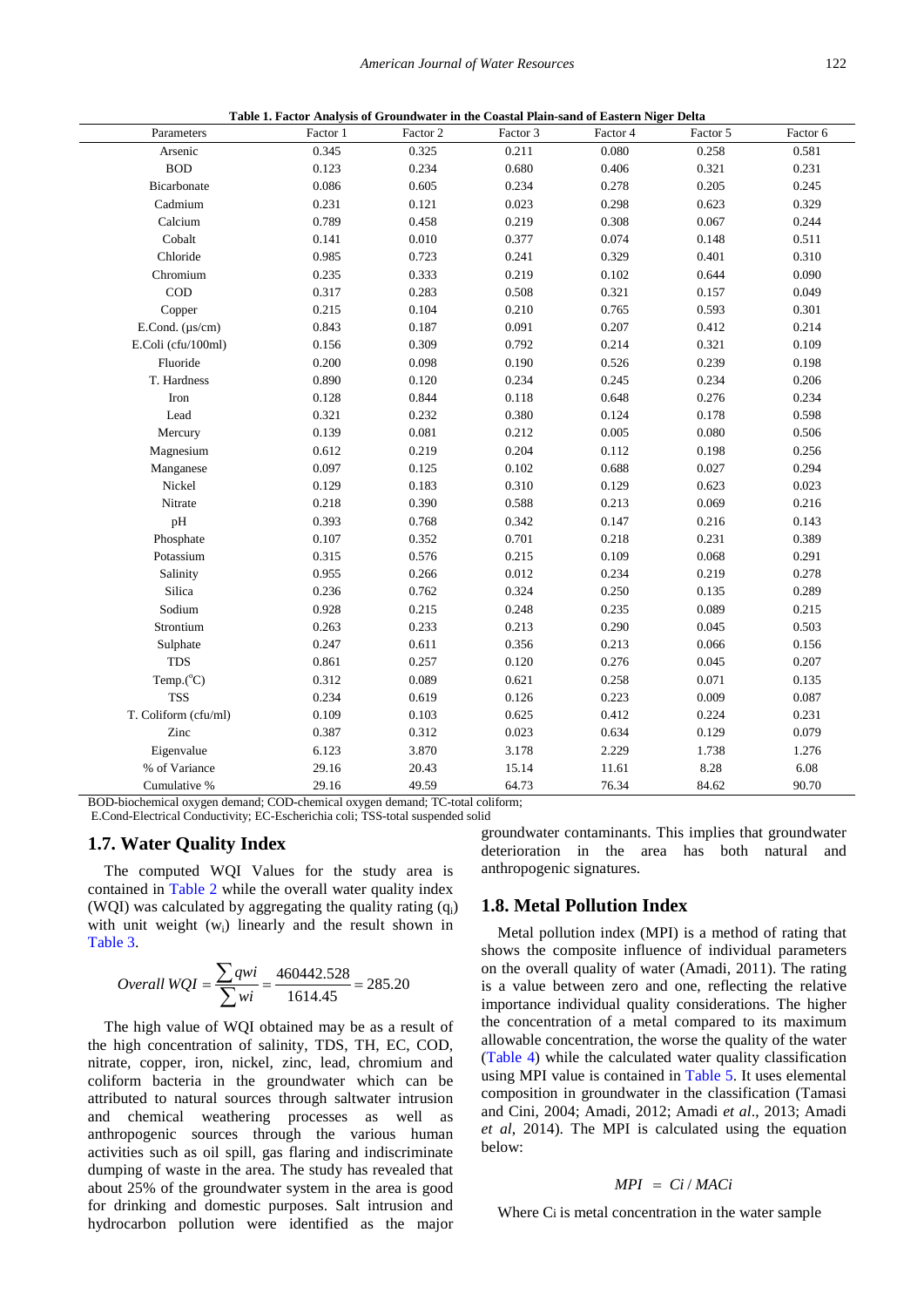MACi is the maximum allowable concentration of the metal

Metals are metallic elements that have a relatively high density and are toxic at very low concentration. It refers to chemical elements with a specific gravity that is at least 5 times the specific gravity of water. The fact that heavy metal bioaccumulate in human organs and are poisonous at low concentration makes it an important water quality parameter in evaluating its suitability.

|  | Table 2. Computed WQI Values for the Study Area |
|--|-------------------------------------------------|
|--|-------------------------------------------------|

<span id="page-5-0"></span>

| Parameters (mg/l)         | $C_i$   | $S_i$       | $q_i$    | $W_i$    | $q_iw_i$   |
|---------------------------|---------|-------------|----------|----------|------------|
| Arsenic                   | 0.007   | 0.010       | 70.000   | 100.000  | 7000.000   |
| <b>BOD</b>                | 5.600   | 6.000       | 93.333   | 0.167    | 15.587     |
| Calcium                   | 46.530  | 200.000     | 3.265    | 0.005    | 0.016      |
| Chloride                  | 175.200 | 250.000     | 64.480   | 0.004    | 0.258      |
| Chromium                  | 0.070   | 0.050       | 140.000  | 20.000   | 2800.000   |
| Copper                    | 0.080   | 1.000       | 8.000    | 1.000    | 8.000      |
| Conductivity $(\mu s/cm)$ | 254.000 | 1000.000    | 25.138   | 0.001    | 0.025      |
| <b>COD</b>                | 10.600  | 10.000      | 106.00   | 0.100    | 10.600     |
| E.Coli (cfu/100ml)        | 22.000  | 0.000       | 0.000    | 0.000    | 0.000      |
| Fluoride                  | 0.850   | 1.500       | 56.667   | 0.667    | 37.797     |
| <b>Total Hardness</b>     | 54.310  | 200.000     | 17.155   | 0.005    | 0.086      |
| Iron                      | 0.620   | 0.300       | 18.600   | 3.333    | 61.994     |
| Lead                      | 0.080   | 0.010       | 800.000  | 100.000  | 80000.000  |
| Magnesium                 | 33.160  | 150.000     | 2.107    | 0.007    | 0.015      |
| Manganese                 | 0.190   | 0.200       | 95.000   | 5.000    | 475.000    |
| Mercury                   | 0.003   | 0.001       | 300.000  | 1000.000 | 300000.000 |
| Nickel                    | 0.280   | 0.020       | 1400.000 | 50.000   | 70000.000  |
| Nitrate                   | 17.820  | 50.000      | 25.540   | 0.020    | 0.511      |
| pH                        | 5.460   | 6.500-8.500 | 82.267   | 0.133    | 10.942     |
| Phosphate                 | 10.290  | 5.000       | 5.800    | 0.200    | 1.160      |
| Potassium                 | 20.470  | 100.000     | 0.470    | 0.010    | 0.005      |
| Sodium                    | 61.590  | 200.000     | 0.795    | 0.005    | 0.004      |
| Sulphate                  | 98.620  | 100.000     | 69.980   | 0.010    | 0.699      |
| <b>TDS</b>                | 155.000 | 500.000     | 29.098   | 0.002    | 0.058      |
| T. Coli (cfu/ml)          | 15.000  | 10.000      | 120.000  | 0.100    | 12.000     |
| <b>TSS</b>                | 14.600  | 500.000     | 0.926    | 0.002    | 0.002      |
| Zinc                      | 0.700   | 3.000       | 23.333   | 0.333    | 7.769      |

BOD-biochemical oxygen demand; COD-chemical oxygen demand;

TC-total coliform; EC-Escherichia coli; TSS-total suspended solid

| Table 3. Groundwater Quality Classification Based on WQI Value |  |  |
|----------------------------------------------------------------|--|--|
|                                                                |  |  |

<span id="page-5-1"></span>

| WOI value | Water quality           | Water samples (%) |
|-----------|-------------------------|-------------------|
| $<$ 50    | Excellent               | 09                |
| 50-100    | Good water              | 1Ο                |
| 100-200   | Poor water              | 24                |
| 200-300   | Very poor water         |                   |
| >300      | Unsuitable for drinking | 20                |

**Table 4. Calculated Metal Pollution Index for the Groundwater in the Area**

<span id="page-5-2"></span>

| Parameters (mg/l) |       | $MAC_i$ | <b>MPI</b> Value | Rating               |
|-------------------|-------|---------|------------------|----------------------|
| Arsenic           | 0.007 | 0.01    | 0.70             | Lightly polluted     |
| Cadmium           | 0.11  | 0.02    | 5.50             | Highly polluted      |
| Cobalt            | 0.02  | 0.01    | 2.00             | Moderately polluted  |
| Chromium          | 0.07  | 0.05    | 1.40             | Moderately polluted  |
| Copper            | 0.8   | 1.00    | 1.90             | Moderately polluted  |
| Iron              | 0.62  | 0.30    | 2.10             | Moderately polluted  |
| Lead              | 0.08  | 0.01    | 8.00             | Highly polluted      |
| Manganese         | 0.19  | 0.20    | 0.95             | Lightly polluted     |
| Mercury           | 0.003 | 0.001   | 3.00             | Moderately polluted  |
| Nickel            | 0.28  | 0.02    | 14.00            | Very highly polluted |
| Zinc              | 0.17  | 3.00    | 1.57             | Moderately polluted  |

| Table 5. Water Quality Classification Based on MPI Value |  |  |  |  |
|----------------------------------------------------------|--|--|--|--|
|----------------------------------------------------------|--|--|--|--|

<span id="page-5-3"></span>

| <b>MPI Reference Value</b> | <b>MPI Quality Rating</b> | Percentage |
|----------------------------|---------------------------|------------|
| < 0.01                     | Very lightly polluted     | 00.0       |
| $0.01 - 1.0$               | Lightly polluted          | 02.0       |
| $1.0 - 5.0$                | Moderately polluted       | 55.0       |
| $5.0 - 10.0$               | Highly polluted           | 18.0       |
| >10.0                      | Very highly polluted      | 09.0       |

## **1.9. Groundwater Vulnerability Map for the Study Area**

The knowledge of the geology and hydrogeology of the area, coupled with the information obtained through geophysical survey, borehole logging, sieve analysis,

permeability test, pumping test and laboratory analysis, employed in this study were used to develop the vulnerability map for the aquifer system in the area [\(Figure 5\)](#page-4-1). The entire area was categorized into three region based on pollutant dominance: areas of high vulnerability, moderate vulnerability and low vulnerability. The high vulnerability area are domiciled by high profile anthropogenic activities and have witnessed long term environmental degradation arising from gas flaring, oil spills, open dumpsites, urbanization and industrialization. The local geology of the southern portion might be also a contributing factor. The low vulnerability area is dominated by farming and industrial activities are quite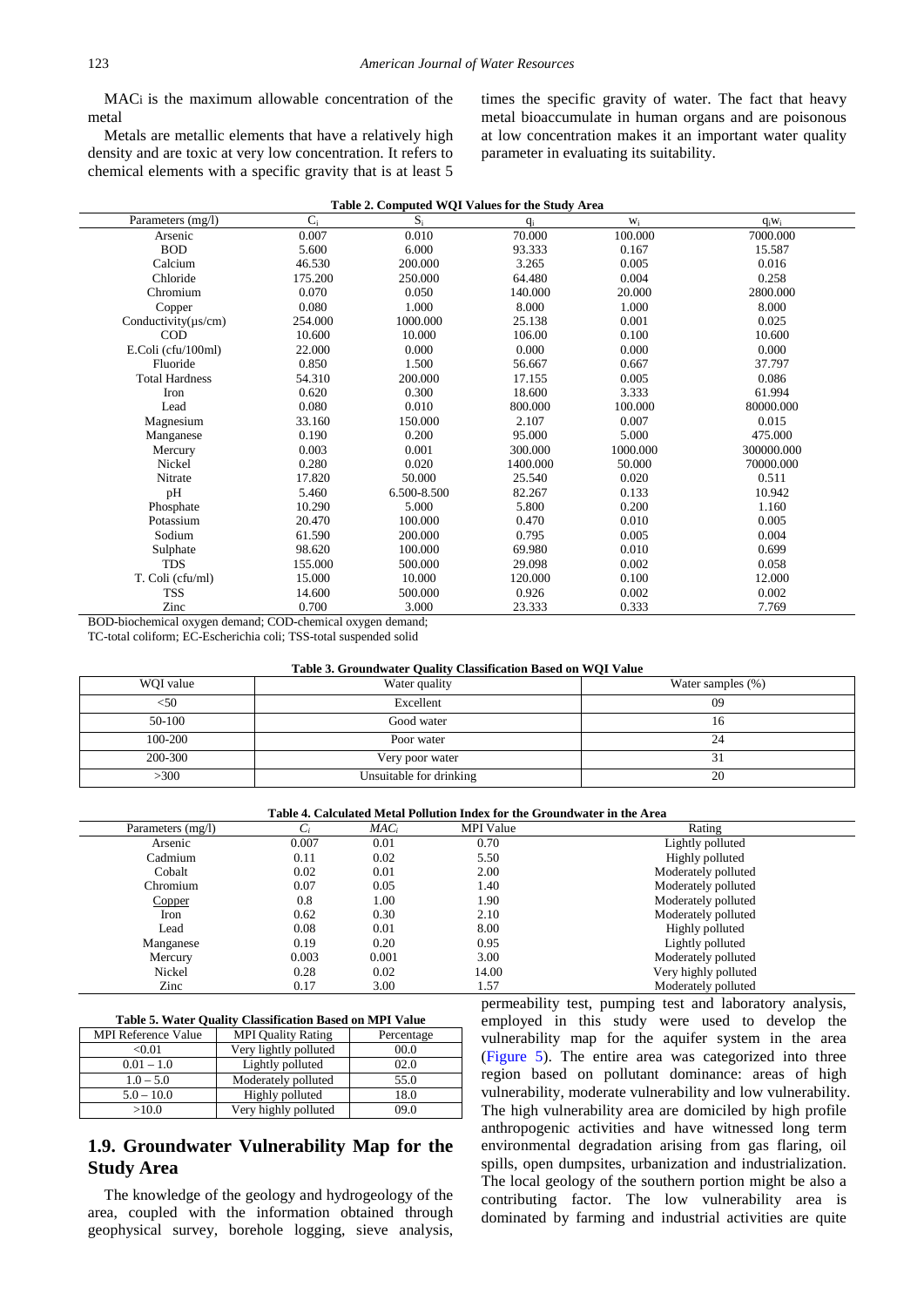minimal. The medium/moderate vulnerability region shares the characteristics of both high and low vulnerability region.

The use of multivariate geostatistical techniques in evaluating groundwater quality has been successfully demonstrated in this study. The geochemical signature obtained from factor analysis, principal component analysis, water quality index and metal pollution index were used in the generation of groundwater vulnerability map for Eastern Niger Delta. The revelations in terms of water quality obtained in the synergy from multivariate statistical approach used in this study are efficient and commendable.



**Figure 5.** Groundwater Vulnerability Map of Eastern Niger Delta

## **2. Conclusion and Recommendation**

This study has clearly established that hydrocarbon pollution constitute a major source of soil and water pollution in the oil producing region of Eastern Niger Delta, Nigeria. The metal concentration decreases in the order of: Fe  $> Ni > Cu > Zn > Mn > Cd > V > Co > Pb >$  $Cr > As > Hg$ . The soil pH is generally low, signifying acidic soil while loamy soil characterize the top soil in the area and these condition enhances the mobility and bioaccumulation of heavy metals in groundwater. The study has revealed that the various anthropogenic activities domiciled in the area have constituted serious water quality problems which have resulted to classic environmental and health challenges in their host communities.

Salinity and high iron content constitutes the major natural sources of groundwater pollution in the area. Many boreholes in the area have been abandoned solely due to the problem of salt water intrusion and or high iron content. The impact of salt intrusion and hydrocarbon contamination are more on the southern part of the area while the high iron content is more on the northern sector. The dis-use of contaminated water well by the communities and the provision of alternative sources for drinking and domestic purposes were advocated.

## **Reference**

- [1] Aboud, S. J. & Nandini, N., (2009). Heavy metal analysis and sediment quality values in urban lakes. *American Journal of Environmental Science*, 5 (6), 678-687.
- [2] Achi, C., (2003). Hydrocarbon Exploitation, Environmental degradation and Poverty: The Niger Delta experience. *In proceedings of the Environmental Pollution Conference, Dublin,*  78-94.
- [3] Adams, R. H., Guzmán-Osorio, F. J., & Zavala, C. J. (2008). Water repellency in oil contaminated sandy and clayey soils. *International Journal of Environmental Science and Technology, 5* (4), 445-454.
- [4] Amadi, A. N., (2011). Quality Assessment of Aba River using Heavy Metal Pollution Index. *American Journal of Environmental Engineering*, (1) 1-5.
- [5] Amadi, A. N., (2012). Quality Assessment of Aba River using Heavy Metal Pollution Index. *American Journal of Environmental Engineering*, 2 (1), 45-49
- [6] Amadi, A. N., Olasehinde, P. I., Yisa, J., Okosun, E. A., Nwankwoala, H. O. and Alkali, Y. B., (2012). Geostatistical assessment of groundwater quality from coastal aquifers of Eastern Niger Delta, Nigeria. *Geosciences,* 2 (3), 51-59.
- [7] Amadi A. N., Dan-Hassan M. A., Okoye N. O., Ejiofor I. C. and Aminu Tukur, (2013). Studies on Pollution Hazards of Shallow Hand-Dug Wells in Erena and Environs, North-Central Nigeria. *Environment and Natural Resources Research,* 3 (2), 69-77.
- [8] Amadi, A. N., Olasehinde, P. I., Dan-Hassan, M. A, Okoye, N. O. and Ezeagu, G. G., (2014). Hydrochemical Facies Classification and Groundwater Quality Studies in Eastern Niger Delta, Nigeria.